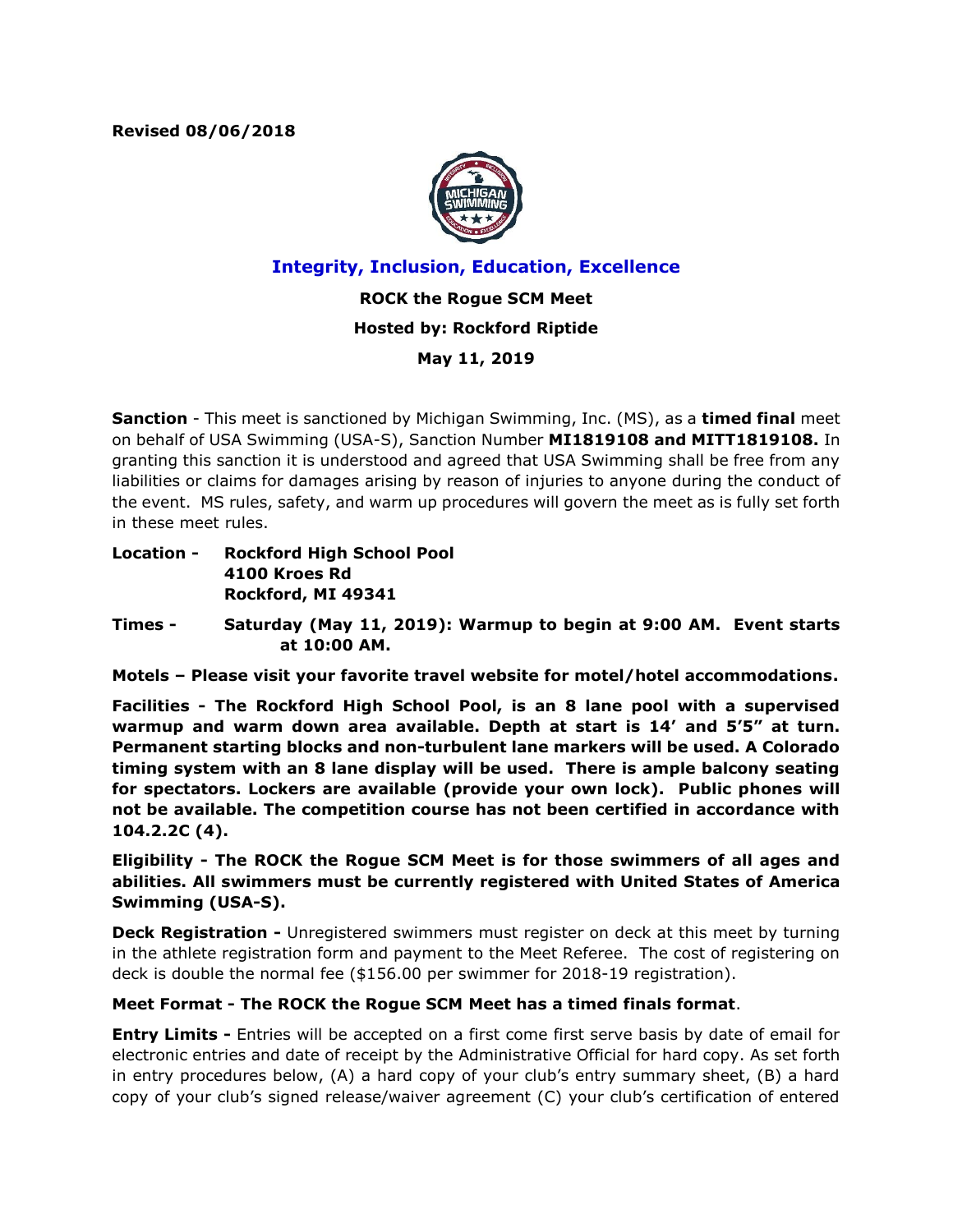athletes and (D) your club's entry and entry fees must be received by the Entry Chair in a timely fashion prior to the start of the meet, or your swimmers will not be allowed to swim in the meet.

**Swimmers Without A Coach** - Any swimmer entered in the meet, unaccompanied by a USA-S member coach, must be certified by a USA-S member coach as being proficient in performing a racing start or must start each race from within the water. It is the responsibility of the swimmer or the swimmer's legal guardian to ensure compliance with this requirement.

**Individual Entry Limits - Swimmers may enter into a maximum of five (5) individual per day. The Maximum entry limit each day would be inclusive of time trials and deck entries.**

**Electronic Entries - \$5 per individual event. Please include a \$1.00 Michigan Swimming surcharge for each swimmer entered. Make checks payable to: Rockford Riptide.**

**Paper Entries -** MS rules regarding non-electronic entries apply. **\$6** per individual event. *Add \$1 to electronic fees and insert in preceding blanks*. There is a \$1.00 additional charge per individual event and \$1.00 per relay event paid if the entry is not submitted in Hy-Tek format. The Michigan Swimming \$1.00 general surcharge for each swimmer also applies to paper entries. Paper entries may be submitted to the Administrative Official on a spreadsheet of your choice however the paper entry must be logically formatted and must contain all pertinent information to allow the Administrative Official to easily enter the swimmer(s) in the correct events with correct seed times.

**Entry Procedures -** Entries may be submitted to the Administrative Official as of **April 13th @ 12:00 PM (noon).** The Administrative Official must receive all entries no later than **May 4th, 2019 @ 11:59 PM**. Entries must include correct swimmer name (as registered with USA/MS Swimming), age and USA number. You can import the order of events and event numbers from the Michigan Swimming website [\(http://www.miswim.org/\)](http://www.miswim.org/). All individual entries should be submitted via electronic mail to the Administrative Official at **forbesajswim@gmail.com.** All entries will be processed in order by email date code or mail date code. Any entries submitted will be considered provisional until such time as the Administrative Official has received a hard copy of: (a) your club's entries (Team Manager Meet Entries Report), (b) a hard copy of your club's signed release/waiver agreement (c) your clubs signed certification of entered athletes and (d) your club's entry fees. This must be received in a timely fashion prior to the start of the meet or your swimmers will not be allowed to swim in the meet. The complete **ROCK the Rogue SCM Meet** entry packet with entry forms is available on the Michigan Swimming Website at <http://www.miswim.org/>

**Refunds -** Once a team or individual entry has been received and processed by the Administrative Official there are no refunds in full or in part unless the "over qualification exception" applies (see MS Rules).

**Entries -** Your club's Entry, Entry Summary Sheet, Release/Waiver, Certification of Entered Athletes and Check should be sent via U.S. mail or nationally recognized overnight courier to:

> **Rockford Riptide PO Box 382, Rockford, MI 49341 [forbesajswim@gmail.com](mailto:forbesajswim@gmail.com)**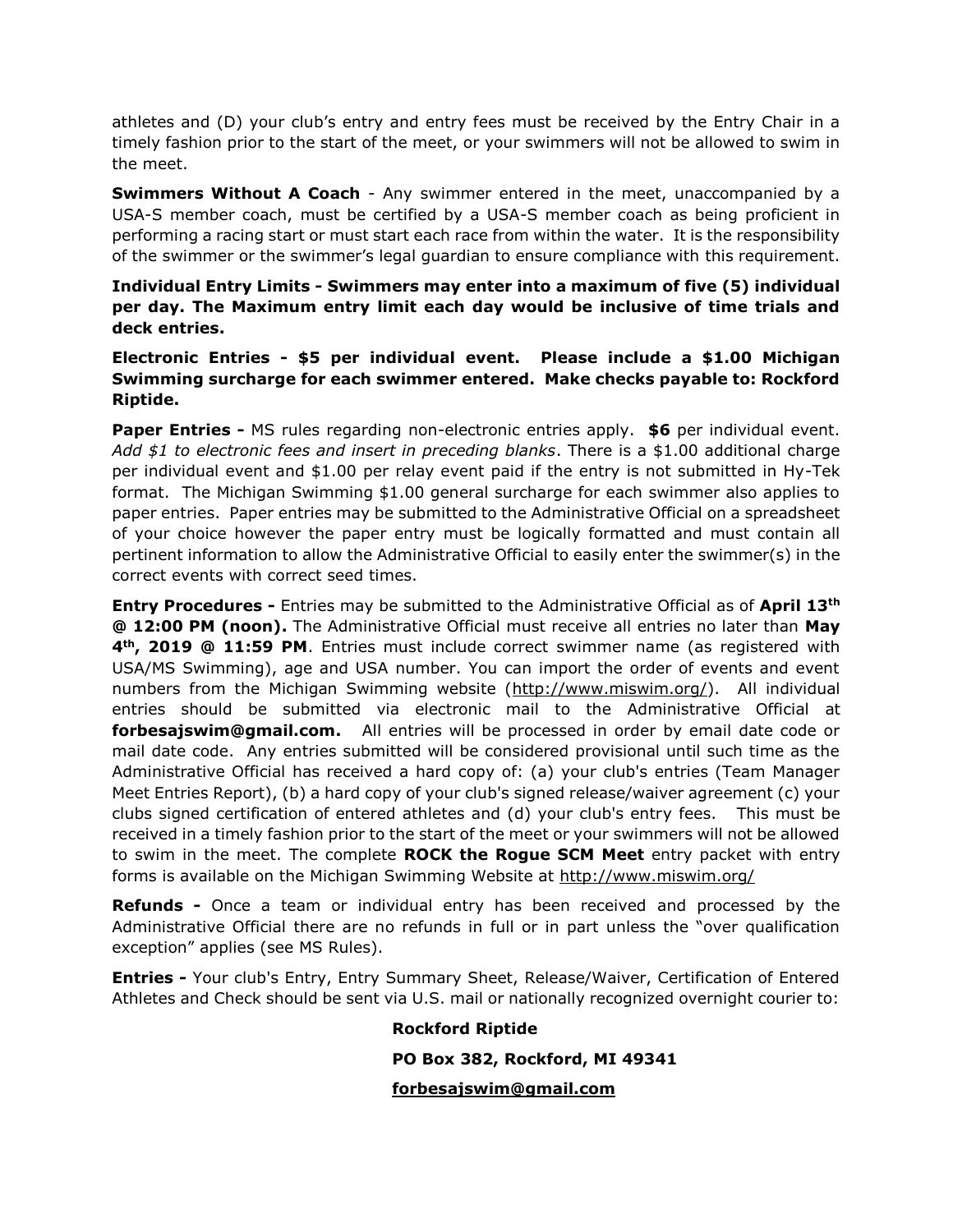**Check In -** Check in will be required. It will be available **30 minutes before warmups**. Failure to check in will cause the swimmer to be scratched from all events in that session. Check in will close 15 minutes after the start of warm up for each session. Check in sheets will be posted **at the entrance to the pool area, prior to entering the locker rooms.**

**Scratch Rules - Prior to check in close, a swimmer may scratch events at the Clerk of Course. After check in closes, you must see the Meet Referee to scratch an event**.

**Marshaling - Self-Marshaling will be used for all swimmers. Heat sheets will be posted around the pool after check-in closes and seeding is complete.**

**Seeding - Will be done after check in closes. Swimmers who fail to check in for an event, will be scratched from that event. All events are timed finals and will be seeded slowest to fastest, except for 400 Freestyle and 400 IM events, these two events are seeded fast to slow.**

**Deck Entries/Time Trials -** Deck entries will be accepted prior to seeding of the. Time trials may be allowed if the timeline allows and the Meet Referee and Meet Director approve it. Time Trials, if offered, are limited to two (2) per day per USA Swimming rules. Deck Entry and Time Trial Entries are \$7 for individual events. Only events that are offered for the swimmers age group will be available for Time Trial. Deck entry and time trial swimmers are subject to the Michigan Swimming \$1.00 general surcharge if they are not already entered in the meet. For deck entries and time trials, registration status must be proven by providing a current USA Swimming membership card or a current print out of an athlete roster from the Club Portal, the Club Portal is located on the USA Swimming website. The athlete may also enter by showing their membership from USA Swimming's DECK PASS on a smart phone. Name, athlete ID and club affiliation should then be added to your database just as it appears on the card or list or the swimmer may compete unattached (UN) if they request to do so.

## **Meet Programs/Admissions - Admission is \$5 per person per day. Children 10 and under, with an adult, are free. Heat sheets will be available for \$2.**

### **Scoring - Scoring will not be kept.**

### **Awards – There will not be awards.**

**Results -** Complete Official meet results will be posted on the Michigan Swimming Website at<http://www.miswim.org/> . Unofficial results will also be available on flash drive (HY-TEK Team Manager result file) upon request. Teams must provide their own flash drive.

**Concessions -** Food and beverages will be available in concessions area immediately outside the pool balcony. No food or beverage will be allowed on the deck of the pool, in the locker rooms or in the spectator areas. A hospitality area will be available for coaches and officials.

**Lost and Found -** Articles may be turned in/picked up at the pool office. Articles not picked up by the end of the meet will be retained by the Meet Director or a representative for at least 14 days (any longer period shall be in the sole discretion of the Meet Director).

**Swimming Safety -** Michigan Swimming warm up rules will be followed. To protect all swimmers during warm-ups, swimmers are required to enter the pool feet first at all times except when sprint lanes have been designated. No jumping or diving. The same rules will apply with respect to the warm-down pool and diving well. Penalties for violating these rules will be in the sole discretion of the Meet Referee which may include ejection from the meet.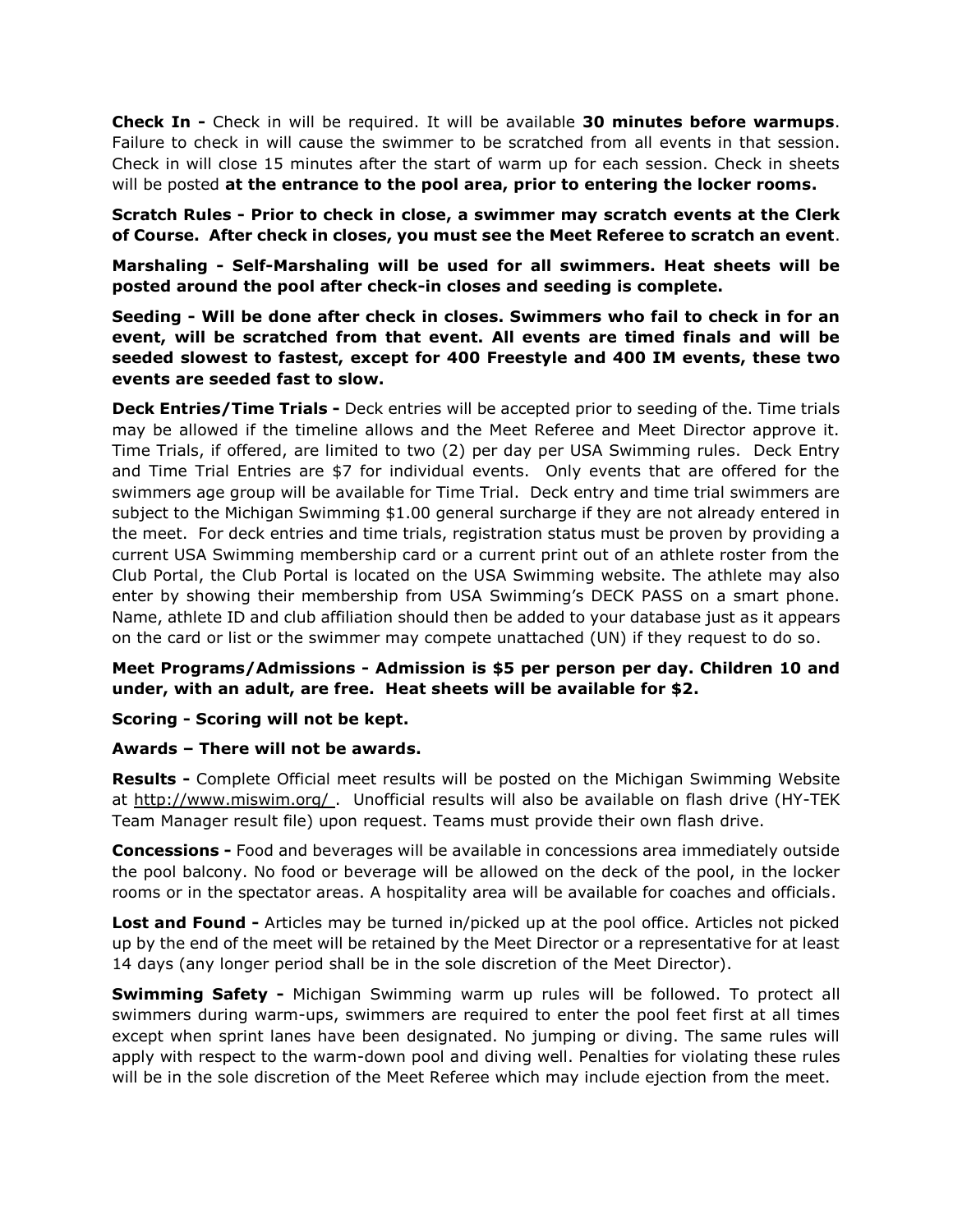**Deck Personnel/Locker Rooms/Credentialing -** Only registered and current coaches, athletes, officials and meet personnel are allowed on the deck or in locker rooms. Access to the pool deck may only be granted to any other individual in the event of emergency through approval by the Meet Director or the Meet Referee. The General Chair of MS, Program Operations Vice-Chair of MS, Officials Chairs of MS, and the Michigan Swimming Office staff are authorized deck personnel at all MS meets. Personal assistants/helpers of athletes with a disability shall be permitted when requested by an athlete with a disability or a coach of an athlete with a disability.

Lists of registered coaches, certified officials and meet personnel will be placed outside the door to the pool deck. Meet personnel will check the list of approved individuals and issue a credential to be displayed at all times during the meet. This credential will include the host team name as well as the function of the individual being granted access to the pool deck (Coach, Official, Timer, or Meet Personnel). In order to obtain a credential, Coaches and Officials must be current in all certifications through the final date of the meet. Meet personnel must return the credential at the conclusion of working each day and be reissued a credential daily.

All access points to the pool deck and locker rooms will either be secured or staffed by a meet worker checking credentials throughout the duration of the meet.

**Swimmers with Disabilities -** All swimmers are encouraged to participate. If any of your swimmers have special needs or requests please indicate them on the entry form and with the Clerk of Course and/or the Meet Referee during warm ups.

**General Info -** Any errors or omissions in the program will be documented and signed by the Meet Referee and available for review at the Clerk of Course for Coaches review. Information will also be covered at the Coaches' Meeting.

**First Aid -** Supplies will be kept in the lifeguard station outside of the pool office.

## **Facility Items –**

- (A) No smoking is allowed in the building or on the grounds of Rockford Public Schools*.*
- (B) Pursuant to applicable Michigan law, no glass will be allowed on the deck of the pool or in the locker rooms.
- (C) No bare feet allowed outside of the pool area. Swimmers need to have shoes to go into the hallway to awards or concessions.
- (D) An Emergency Action Plan has been submitted by the Host Club to the Safety Chair and the Program Operations Chair of Michigan Swimming prior to sanction of this meet and is available for review and inspection at the Pool office.
- (E) To comply with USA Swimming privacy and security policy, the use of audio or visual recording devices, including a cell phone, is not permitted in changing areas, rest rooms or locker rooms.
- (F) Deck changing, in whole or in part, into or out of a swimsuit when wearing just one suit in an area other than a permanent or temporary locker room, bathroom, changing room or other space designated for changing purposes is **prohibited**.
- (G) Operation of a drone, or any other flying apparatus, is prohibited over the venue (pools, athlete/coach areas, spectator areas and open ceiling locker rooms) any time athletes, coaches, officials and/or spectators are present.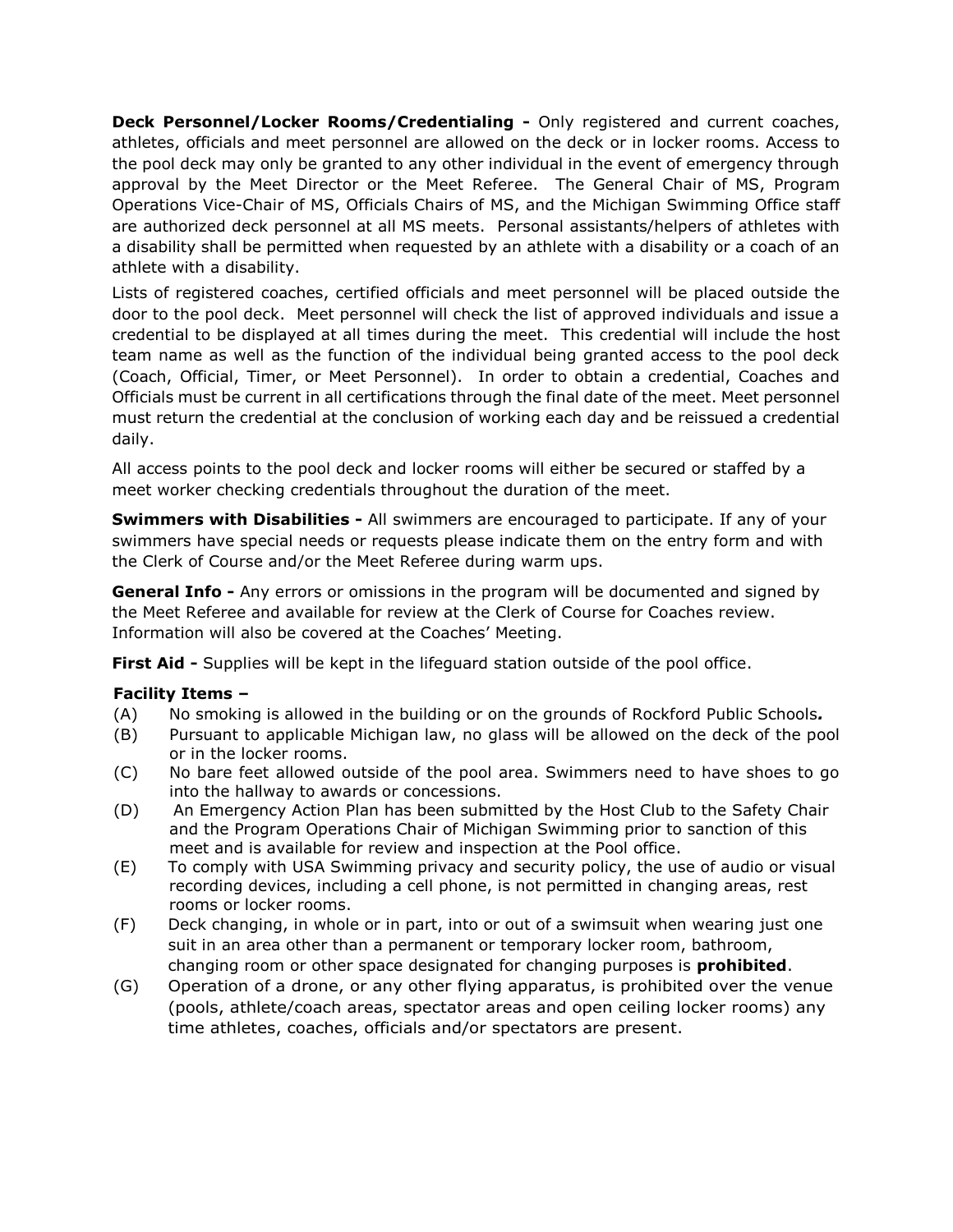**Meet Director – Annemarie Lebioda/ annemarie.lebioda@pnc.com Meet Referee – Steve Weeks, steve.weeks@evoqua.com, (616) 566-0986 Safety Marshal – Terri Eudy Administrative Official – Adam Forbes, forbesajswim@gmail.com, 616-430-0885**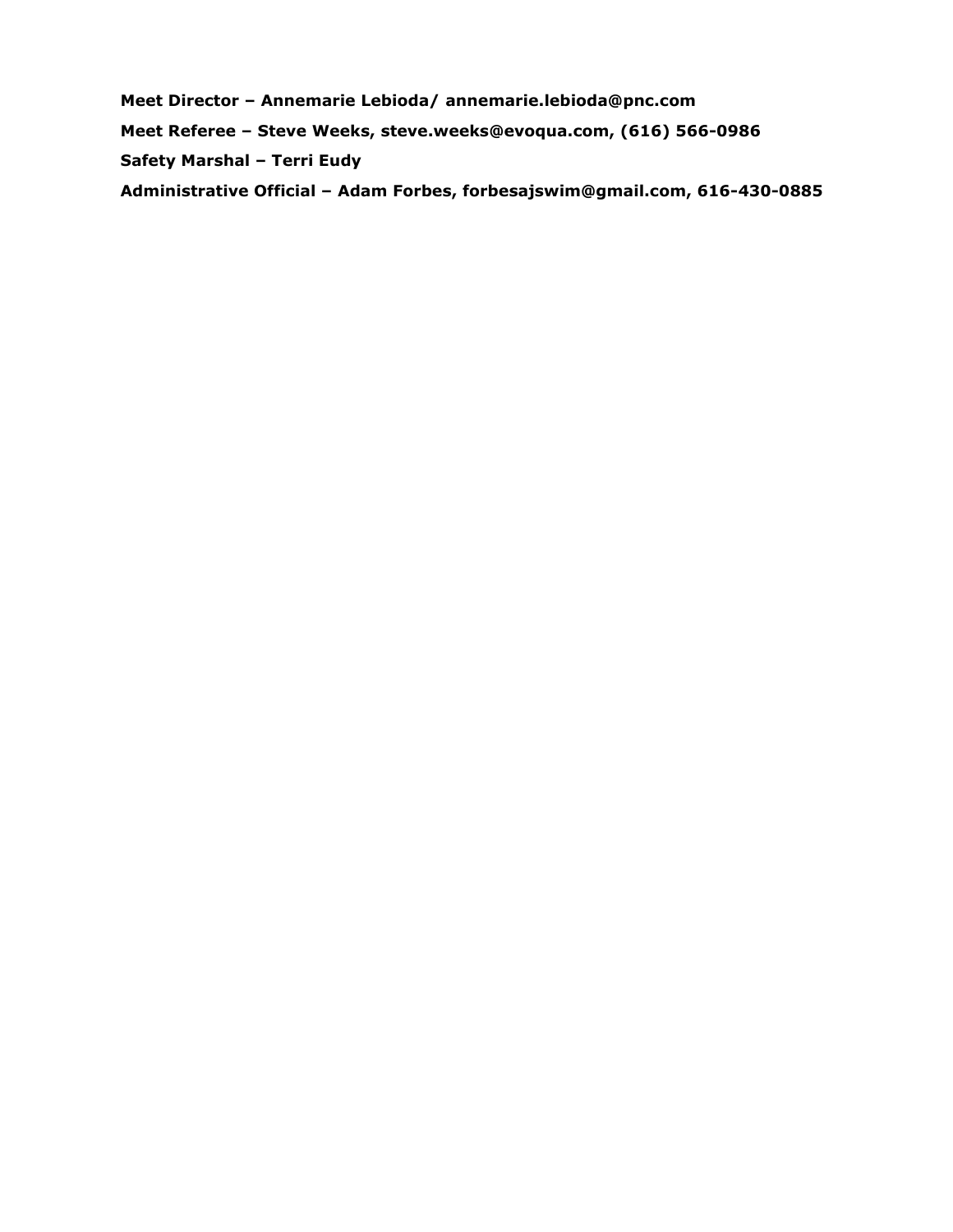# **2019 ROCK the Rogue SCM Meet**

#### **Sanction Number: MI1819108**

## **Saturday AM Saturday, May 11, 2019**

**Warm-up starts 9:00 AM Check-in closes 9:15 AM Meet starts 10:00 AM**

| Mixed          | Event                 |
|----------------|-----------------------|
| 1              | Open 400 IM           |
| $\overline{2}$ | Open 200 Freestyle    |
| 3              | Open 25 Freestyle     |
| 4              | Open 100 Butterfly    |
| 5              | Open 50 Breaststroke  |
| 6              | Open 200 IM           |
| 7              | Open 25 Backstroke    |
| 8              | Open 100 Freestyle    |
| 9              | Open 50 Butterfly     |
| 10             | Open 200 Backstroke   |
| 11             | Open 50 Freestyle     |
| 12             | Open 100 Breaststroke |
| 13             | Open 50 Backstroke    |
| 14             | Open 200 Butterfly    |
| 15             | Open 100 IM           |
| 16             | Open 200 Breaststroke |
| 17             | Open 100 Backstroke   |
| 18             | Open 400 Freestyle    |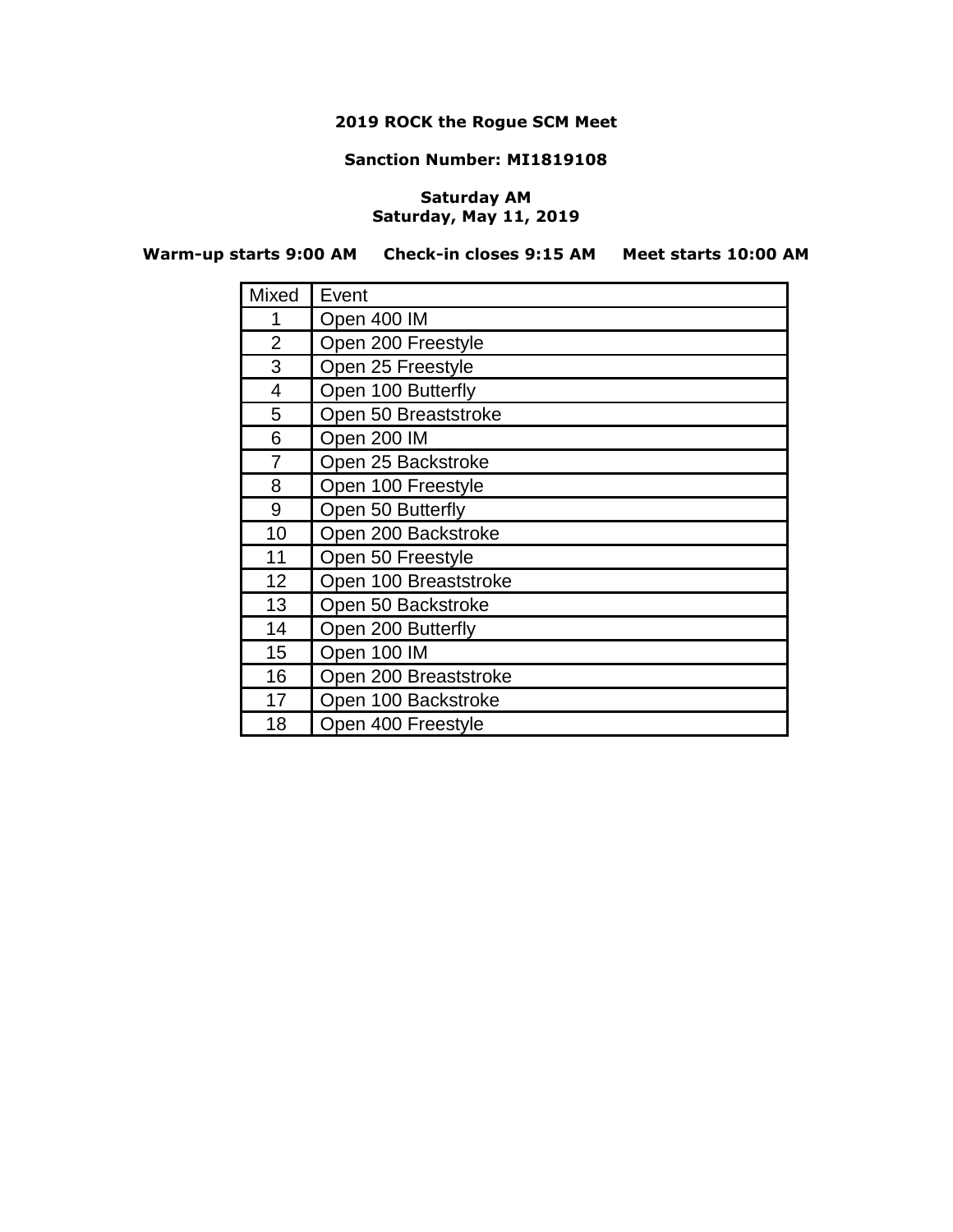#### **CERTIFICATION OF REGISTRATION STATUS OF ALL ENTERED ATHLETES**

#### **RELEASE AND WAIVER ROCK the Rogue SCM Meet Sanction Number: MI1819108**

Enclosed is a total of \$\_\_\_\_\_\_\_\_\_\_\_\_ covering fees for all the above entries. In consideration of acceptance of this entry I/We hereby, for ourselves, our heirs, administrators, and assigns, waive and release any and all claims against Rockford Riptide, Rockford High School, Michigan Swimming, Inc., and United States Swimming, Inc. for injuries and expenses incurred by Me/Us at or traveling to this swim meet.

>>>>>>>>>>>>>>>>>>>>>>>>>>>>>>>>>>>>>>>>>>>>>>>>>>>>>>>>>

In granting the sanction it is understood and agreed that USA Swimming and Michigan Swimming, Inc. shall be free from any liabilities or claims for damages arising by reason of injuries to anyone during the conduct of this event.

Michigan Swimming Clubs must register and pay for the registration of all athletes that are contained in the electronic TM Entry File or any paper entries that are submitted to the Meet Host with the Office of Michigan Swimming **prior to submitting the meet entry to the meet host**. Clubs from other LSCs must register and pay for the registration of their athletes with their respective LSC Membership Coordinator.

A penalty fee of \$100.00 per unregistered athlete will be levied against any Club found to have **entered** an athlete in a meet without first registering the athlete and paying for that registration with the Office of Michigan Swimming or their respective LSC Membership Coordinator.

Submitting a meet entry without the athlete being registered and that registration paid for beforehand may also subject the Club to appropriate Board of Review sanctions.

The authority for these actions is: UNITED STATES SWIMMING RULES AND REGULATIONS 302.4 FALSE REGISTRATION – A host LSC may impose a fine of up to \$100.00 per event against a member Coach or a member Club submitting a meet entry which indicates a swimmer is registered with USA Swimming when that swimmer or the listed Club is not properly registered. The host LSC will be entitled to any fines imposed.

>>>>>>>>>>>>>>>>>>>>>>>>>>>>>>>>>>>>>>>>>>>>>>>>>>>>>>>>>

I certify that **all** athletes submitted **with this meet entry** are currently registered members of USA Swimming and that I am authorized by my Club to make this representation in my listed capacity.

| Signature:      | Position:        |
|-----------------|------------------|
| Street Address: | City, State Zip: |
| Club Email:     | Phone:           |
| Coach Name:     | Club Name:       |
| Coach Email:    | Club Code:       |